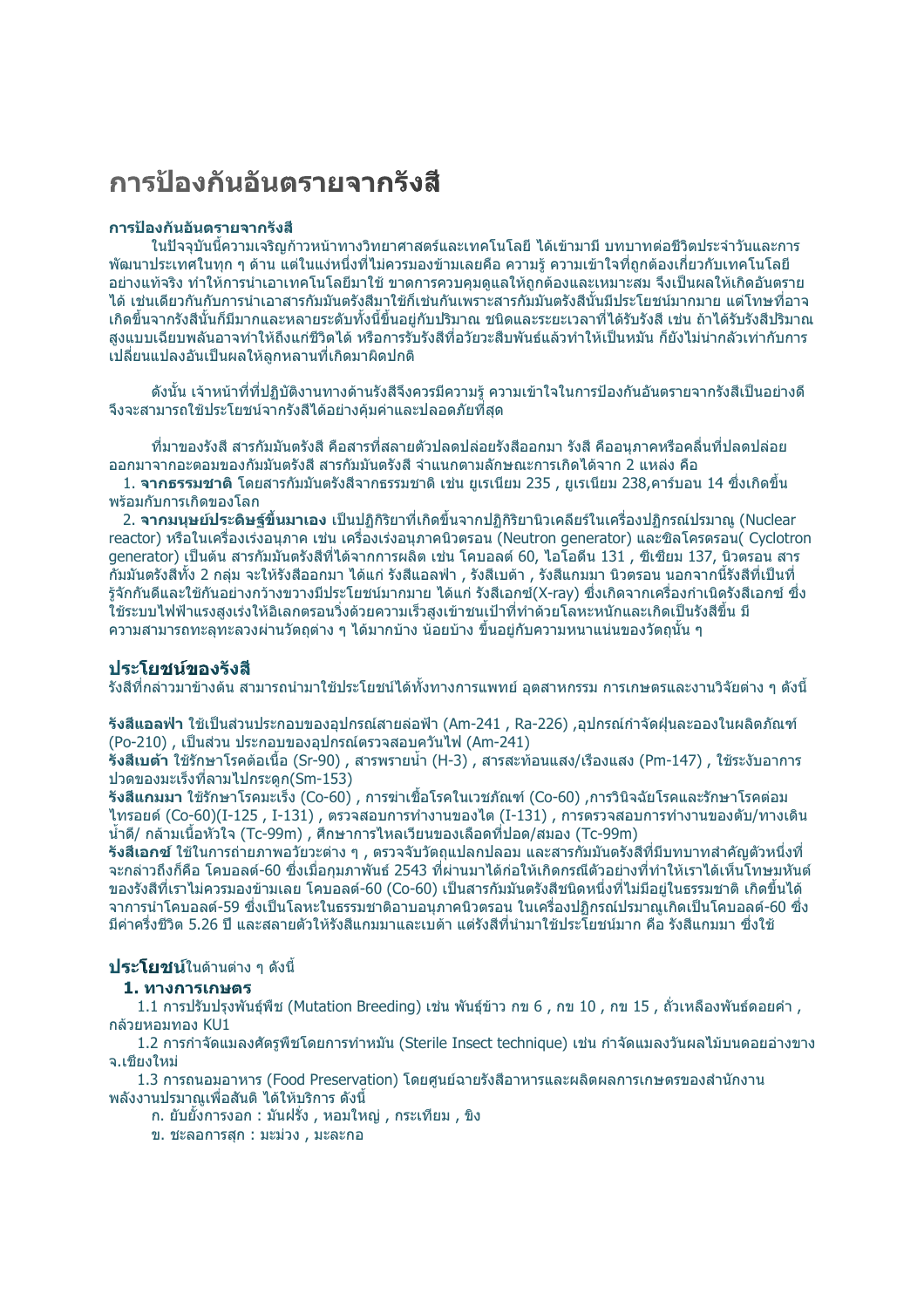ค. ชะลอการบาน : เห็ด

ึง. ทำลายพยาธิ : เนื้อหม . แหนม

็จ. ลดแบคทีเรียและเชื้อรา : ปลาสด ,เนื้อสด , กุ้งแช่แข็ง , เครื่องเทศ

ฉ. ควบคุมแมลง : ข้าว,ถั่วเขียว ,ผลไม้แห้ง ,ปลาแห้ง ,มะขามหวาน

้ผลิตภัณฑ์ต่าง ๆ ที่ผ่านการฉายรังสีมาแล้วนั้นจะไม่มีรังสีตกค้างอยู่เลย ทั้งนี้เนื่องจากรังสีแกมมาที่นำมาใช้ จะไม่แตก ้ตัวและไม่ทำให้ตัวกลางกลายเป็นรังสีแต่อย่างใด ดังนั้นอาหารที่ผ่านการฉายรังสี จึงปลอดภัยสำหรับผับริโภค

2. ทางอุตสาหกรรม ในประเทศไทยมีโรงงานอุตสาหกรรมประมาณ 165 แห่ง ที่นำสารกัมมันตรังสี โคบอุลต์-60 ุ่มาใช้ ดังนี้

2.1 การวัดระดับ เช่น โรงงานทอผ้า , โรงงานพลาสติก

2.2 การวัดความหนา เช่น โรงงานโลหะ

2.3 การวัดความหนาแน่น เช่น โรงงานพลาสติก , โรงงานกระเบื้อง

2.4 การสำรวจหลมเจาะ เพื่อเสาะหาแหล่งแร่

2.5 การฉายรังสีเวชภัณฑ์ เช่น เข็มฉีดยา , ถงมือ , มีดผ่าตัด และยารักษาโรค

#### 3. หางการแพทย์

ในประเทศไทยมีสถาบันทางการแพทย์และโรงพยาบาลที่มีเครื่องโคบอลต์-60 อยู่ 39 เครื่อง ใช้สำหรับผู้ป่วยโรคมะเร็ง ี และในการตรวจต่าง ๆ ดังที่ได้กล่าวมาแล้ว

#### ีการจัดเก็บดันกำเนิดรังสื

ในทางปภิบัติคนทั่วไปมักไม่ได้รับรังสีมากเกินไปจนเป็นอันตรายเพราะเนื่องจากในการปภิบัติงานทางรังสีนั้น ้จำเป็นต้องใช้วัสดุมาหุ้มหรือกั้น เช่น คอนกรีต , โลหะหรือตะกั่ว เพื่อกำบังรังสีในทิศทางที่ไม่ได้ใช้งาน หรือในการเก็บ ้รักษา เพื่อทำให้อัตราของรังสีลดลง และป้องกันการรั่วไหลของรังสี สารกัมมันตรังสี โคบอลต์-60 ที่ใช้อยู่ทั่วไปเป็น ี แบบปิดผนึก (Sealed Source) เมื่อนำมาใช้ในทางการแพทย์ต้นกำเนิดรังสีจะอย่ในวัสดกำบังรังสี เช่น ยเรเนียม , ี่ ตะกั่ว เวลาใช้งานต้นกำเนิดรังสีจะถูกเคลื่อนออกมาทางช่องฉายรังสีด้วยระบบลม (Pneumatic) รังสีจะถูกฉายไปยัง ื่อวัยวะเป้าหมาย

สำหรับในทางอตสาหกรรมหรือการถ่ายภาพด้วยรังสี สารกัมมันตรังสีจะบรรจอย่ในโปรเจคเตอร์ ตัวต้นกำเนิดรังสี ้จะถูกขับเคลื่อนไปยังจุดที่ต้องการ ด้วยอุปกรณ์ควบคุมระยะไกลเพื่อฉายรังสี หน่วยวัดปริมาณรังสี ปริมาณรังสีมีหน่วย วัดเป็น เกร์ย ( Gray ), แรด( Rad ), ซีเวิร์ต ( Sievert ), แรม( Rem) โดย ปริมาณรังสี 1 เกร์ย = 1 ซีเวิร์ต = 100 แรด และ 1 แรด = 1 แรบ

#### อับตรายหรือโทษจากรังสื

้จากที่ได้กล่าวมาแล้วข้างต้นว่ารังสี คือ อนภาคหรือคลื่นที่ปลดปล่อยออกมาจากอะตอมจึงไม่มีสี กลิ่น หรือสิ่งที่ ้ทำให้สังเกตเห็นได้ ทำให้ผู้ที่ได้รับไม่ทราบว่าตนเองได้รับรังสี ดังนั้นผู้ที่ปฏิบัติงานเกี่ยวกับรังสีจึงจำเป็นต้องใช้ ้เครื่องวัดรังสีที่ได้รับจากภายนอก มีประจำติดตัวไว้ทั้งนี้เพื่อวัดรังสีที่ได้รับว่ามีปริมาณมากน้อยเพียงใด และในการตรวจ ้วินิจฉัย รักษาผัป่วยด้วยรังสีเอกซ์ ผ้ป่วยและเจ้าหน้าที่ผ้ปภิบัติงานทางรังสี จะได้รับรังสีได้ ดังนี้

- จากลำแสงเอกซเรย์จากหลอดเอกซเรย์โดยตรง

- จากรังสีที่รั่ว ( leakage ) จากหลอด

- จากรังสีกระเจิ้ง ( scatter radiation ) ที่ไปกระทบผู้ป่วยนอกจากนี้สาเหตุที่ทำให้ผู้ป่วยได้รับรังสีเพิ่มขึ้นเกินความ ี จำเป็น ประกอบด้วย

- การส่งตรวจทางรังสีโดยไม่จำเป็น

- การถ่ายภาพรังสีต่ำ

- ใช้เทคนิคการถ่ายภาพที่ไม่เหมาะสม

- เจ้าหน้าที่ไม่เข้าใจ หรือไม่ตระหนักถึงหลักการป้องกันอันตรายจากรังสีและองค์ประกอบต่างๆ ที่สามารถลดปริมาณ รังสีได้

#### **การเกิดอันตรายจากรังสีต่อมนุษย์** อาจแบ่งได้ 2 กลุ่มใหญ่ คือ

1. การได้รับรังสีจากแหล่งกำเนิดรังสีจากภายนอก ( External exposure ) ความรุนแรงของการบาดเจ็บ ขึ้นอยู่กับ ้ความแรงของแหล่งกำเนิดและระยะเวลาที่ได้รับรังสี แต่ตัวผู้ที่ได้รับอันตรายไม่ได้สารกัมมันตรังสีเข้าไปในร่างกาย จึง ไม่มีการแผ่รังสีไปทำอันตรายผู้อื่น

2. การได้รับสารกัมมันตรังสีเข้าส่ร่างกาย ( Internal exposure ) มักพบในกรณีมีการรั่วไหลของสารกัมมันตรังสีที่ ้เป็นก๊าซ ของเหลว หรือฝ่นละอองจากแหล่งเก็บสารกับบันตรังสี หรือที่เก็บกากสารกับบันตรังสีจากการระเบิดของ โรงไฟฟ้านิวเคลียร์ เช่น ที่เชอร์โนบิล ประเทศรัสเซีย การระเบิดของอาวธนิวเคลียร์ ที่ฮิโรชิมาและนางาซากิ ประทศ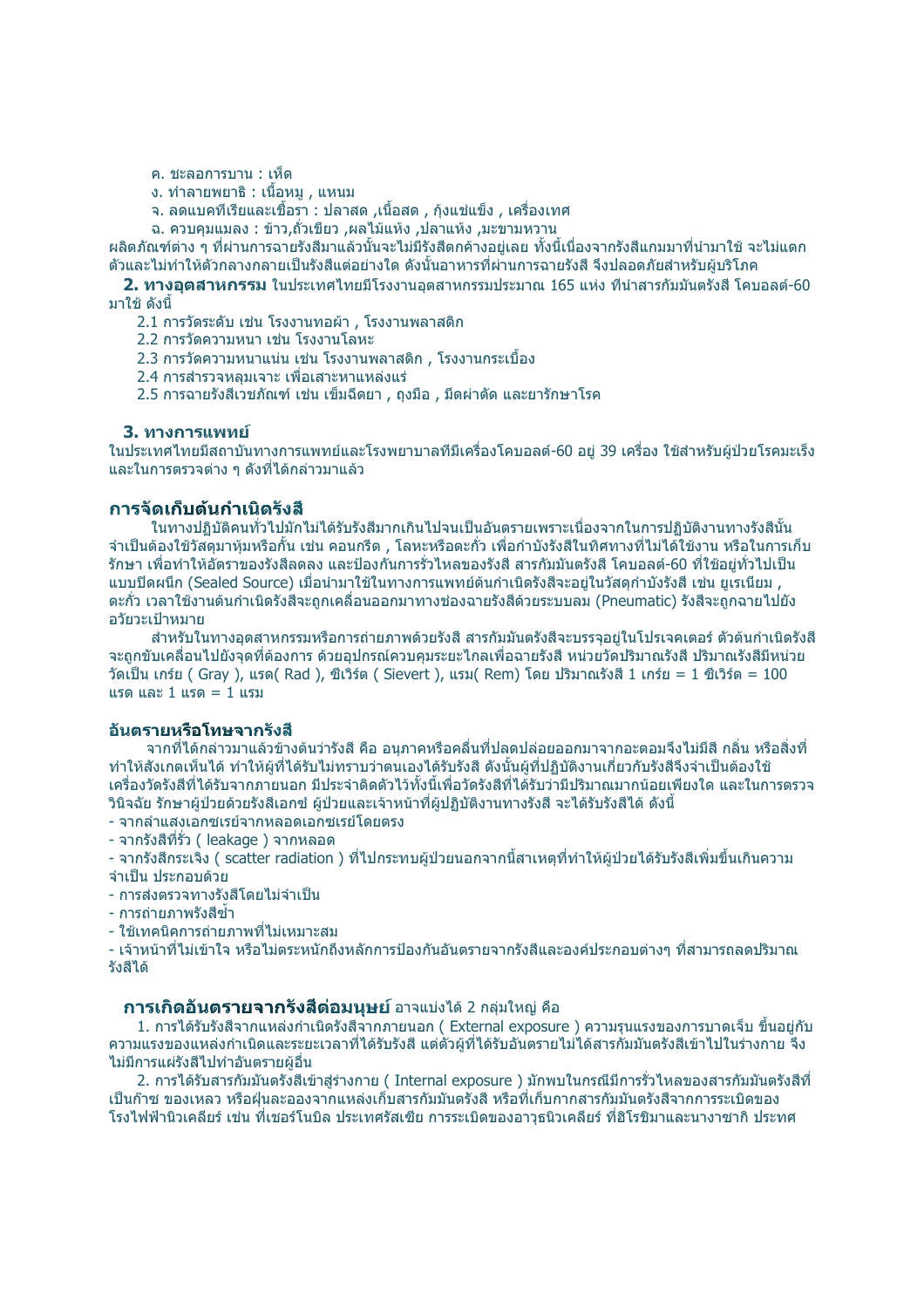ญี่ปุ่น การกระจายของสารกัมมันตรังสีจะฟุ้งไปในอากาศ น้ำ มนุษย์อาจได้รับรังสีเข้าสู่ร่างกาย ทางการหายใจฝุ่น ี่ละอองของรังสีเข้าไป . กินของที่เปรอะเบื้อนเข้าไป หรือการกิน. การฝั่งสารกัมมันตรังสีเพื่อการรักษา สารกัมมันตรังสี ้ที่อย่ในร่างกายจะแผ่รังสืออกมา ทำอันตรายต่อร่างกายเป็นระยะเวลานาน จนกว่าจะถกกำจัดออกไปจากร่างกายจน ้หมด และยังสามารถแผ่รังสีไปทำอันตรายคนที่อยู่ใกล้เคียงได้ การได้รับรังสีอาจมีผลต่อร่างกายได้เป็น 2 แบบ คือ

1. เกิดการเปลี่ยนแปลงและมีอาการป่ว<sup>ั</sup>ยทางรังสี ( Acute หรือ Deterministic Effect) เมื่อได้รับรังสีเป็น ่ ปริมาณมาก( สงกว่า 10 แรด ในครั้งเดียว ) ทำให้เซลล์จำนวนมากบาดเจ็บ เสียหาย หรือตาย จะมีผลให้อวัยวะต่าง ๆที่ ี่ได้รับรังสี ไม่สามารถทำหน้าที่ของตนได้ อวัยวะสำคัญของร่างกายที่จะเปลี่ยนแปลงเมื่อได้รับรังสี คือ

• **ไขกระดก** เป็นอวัยวะที่ไวที่สดและเปลี่ยนแปลงให้เห็นเร็วที่สด เพราะเป็นอวัยวะที่มีการสร้างใหม่อย่ **GARAIDAD** 

• ทางเดินอาหาร นับเป็นอวัยวะที่มีความไวต่อรังสีรองลงมาจากไขกระดก

∙ ผิวหนัง ซึ่งจะพบได้ตั้งแต่ไม่มีแผล แต่รัสึกแสบร้อน ผิวดำคล้ำ เหมือนตากแดด หรือได้รับปริมาณมาก ้ผิวหนังจะค่อย ๆ แดงขึ้น ต่อมาพองออกเป็นถงน้ำใส เมื่อถงน้ำแตกออกจะเห็นเป็นเนื้อแดงเหมือนถกไฟไหม้

• อวัยวะสืบพันธ์

**• ระบบสมองและประสาทส่วนกลาง** เนื่องจากเซลล์ของระบบประสาทค่อนข้างดื้อต่อรังสี ทำให้การ ้เปลี่ยนแปลงส่วนใหญ่มักเกิดจากการที่หลอดเลือดที่ไปเลี้ยงสมองถกทำลายมากกว่าเกิดการตายของเซลล์สมอง  $\bullet$  ปอด

### อาการของผู้ป่วยที่ได้รับรังสี จะแบ่งเป็น 3 ระยะ คือ

ระยะที่ 1 ( Initial Svndrome) เกิดตั้งแต่เริ่มได้รับรังสีหรือหลังได้รับเป็นชั่วโมง จะมีอาการอ่อนเพลีย เบื่ออาหาร ้อาเจียน ท้องเสีย มีไข้ มีอาการทางผิวหนัง อาการต่าง ๆ เหล่านี้อาจนานหลายวัน

ีระยะที่ 2 (Remission phase) เป็นช่วงที่อาการของระยะที่ 1 หายไป

ระยะที่ 3 (Established acute radiation Syndrome) จะมีอาการและตรวจพบเนื่องจากอวัยวะนั้น ๆ ถกทำลาย ดื่อ

**• ไขกระดูก:เ**ม็ดเลือดขาวค่อย ๆ ต่ำลง ทำให้ภูมิต้านทานลดลง เกิดการติดเชื้อได้ง่าย , เกล็ดเลือดลดลงทำ ให้มีเลือดออกง่ายและหยดยาก

• ทางเดินอาหาร : คลื่นไส้ , อาเจียน , ท้องเสีย

**∙ ระบบประสาทส่วนกลางและสมอง** : สุญเสียการควบคุมกล้ามเนื้อของร่างกาย , หายใจลำบาก ซึ่งถ้ามี ีอาการของระบบนี้ ผ้ป่วยจะเสียชีวิต 100 % ∙ อาการทางปอด : เนื้อปอดบวม มักจะเป็นสาเหตการตายของผ้ป่วยใน ี สัปดาห์ที่ 3 – 4 และถ้าได้รับรังสีตลอดทั่วร่างกาย (Whole Body Exposure) จะทำให้เกิดอาการดังนี้

1. ได้รับรังสี 3 – 5 เกรย์ ไขกระดกไม่มีการสร้างเม็ดเลือดอาจเสียชีวิตถึง 50 % โดยอาจเสียชีวิตภายใน 30  $-60$  วัน

2. ได้รับรังสี 5 – 15 เกรย์ มีผลต่อระบบทางเดินอาหาร ทำให้มีอาการคลื่นไส้ อาเจียน อาจเสียชีวิตภายใน  $10 - 20$  วัน

3. ได้รับรังสีมากกว่า 15 เกรย์ มีผลต่อระบบประสาท อาจทำให้เสียชีวิตภายใน 1–5 วัน

2. มีผลระยะยาว ( Delayed หรือ Stochastic Effect) การที่ร่างกายได้รับรังสีปริมาณน้อย ๆ ถ้าเซลล์ตาย ้ร่างกายจะไม่เกิดอาการผิดปกติใด ๆ ถ้าเซลล์ไม่ตายก็อาจเกิดความผิดปกติของเซลล์นั้น ๆผลกระทบที่เกิดขึ้นภายหลัง ้จากได้รับรังสี คือ การเป็นโรคมะเร็งและผลกระทบต่อพันธกรรม ความสัมพันธ์ระหว่างการได้รับรังสี และความเสี่ยงต่อ ึการเป็นโรคมะเร็งนั้นเกี่ยวข้องกับลักษณะการได้รับรังสีและปริมาณของรังสี ส่วนผลกระทบต่อพันธุกรรมของมนุษย์นั้น ิสรปได้ดังนี้

(1) การก่อกลายพันธุ์ (Mutation) ที่เกิดจากรังสีมักจะเป็นอันตราย

(2) ปริมาณรังสีใด ๆ ก็ตาม (ถึงแม้จะปริมาณน้อย) ก็มีบทบาททำให้เกิดความเสี่ยงทางพันธุกรรมในเซลล์ สืบพันธ์

(3) ความถี่ของการกลายพันธ์ที่เกิดจากรังสี เป็นสัดส่วนโดยตรงกับปริมาณรังสี

้(4) ผลกระทบที่เกิดขึ้นจากรังสีขึ้นกับอัตราการได้รับรังสีและระยะเวลาที่ได้รับรังสี

(5) ลักษณะกลายพันธ์ที่เกิดจากรังสีส่วนใหญ่ จะเป็นลักษณะด้อย ดังนั้นจะยังไม่มีการแสดงออกในหลายชั่วคน ้ทำให้มีประเด็นที่จะต้องให้ความสนใจเป็นพิเศษ เมื่อกล่าวถึงอันตรายจากรังสี คือ

- ผลต่ออวัยวะสืบพันธ์และทารกในครรภ์ อาจทำให้เป็นหมัน หรือส่งผลถึงทารก ทำให้แท้ง , มีความพิการแต่ ี่กำเนิดและมีความเสี่ยงต่อการเกิดโรคมะเร็ง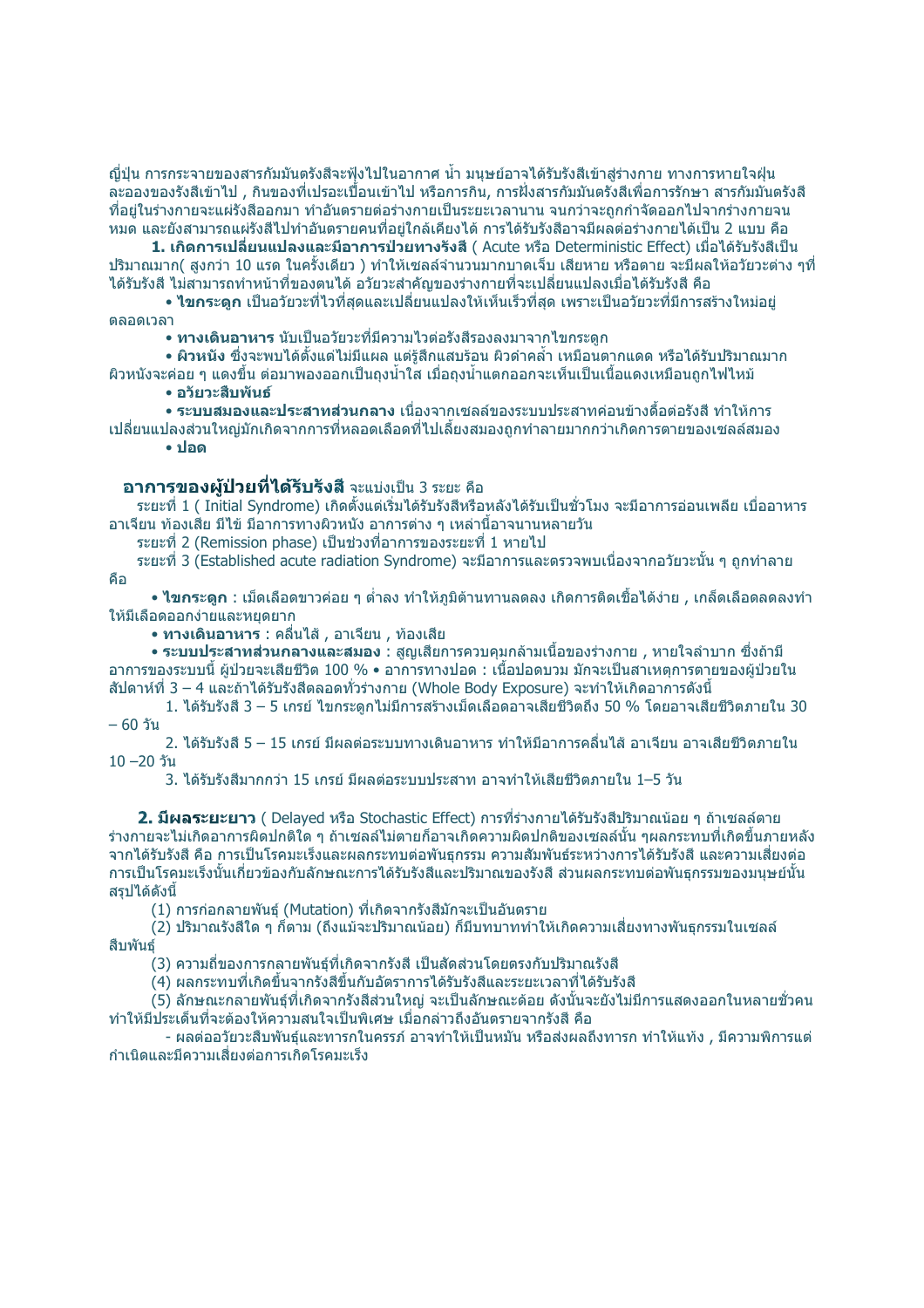### <mark>ตาราง</mark> แสดงผลกระทบของรังสีต่อการเป็นหมัน

| ปริมาณรังสีต่อการเป็นหมัน |             |                               |  |  |
|---------------------------|-------------|-------------------------------|--|--|
| гии                       | IITA (Rad)  | อาการ                         |  |  |
| <b>SMR</b>                | $500 - 600$ | เป็นหมั่นถาวร                 |  |  |
| yth                       | 250         | เป็นหมันชั่วคราว 12 เดือน     |  |  |
| หญิง                      | $320 - 625$ | เป็นหมันถาวร                  |  |  |
| หมิง                      | $125 - 150$ | ไม่มีประจำเดือนในลู้หญิง so % |  |  |
|                           | 170         | เป็นหมันชั่วคราว 1 – 3 ปี     |  |  |

## ิตาราง แสดงผลกระทบของรังสีต่อทารกในครรภ์

| ผลกระทบจากรังสีต่อทารกในครรภ์ |                                           |  |
|-------------------------------|-------------------------------------------|--|
| ระยะเวลาหลังปฏิลนธิ           | NO                                        |  |
| $0 - 1$ and $1 - 0$           | ทารกดายในท้อง                             |  |
|                               |                                           |  |
| (pre-implantation)            |                                           |  |
| $2 - 7$ in $m2$               | พัฒนาผิดปกติหรือไม่ ใตขึ้น หรือเป็นมะเร็ง |  |
| $8 - 4$ in $h$                | พัฒนาผิดปกติ และอาจทำให้อวัยวะทำงาน       |  |
|                               | พิคปกติ                                   |  |

ี <mark>ผลผลต่อการเกิดมะเร็ง</mark> ซึ่งต้องได้รับรังสีปริมาณมากในครั้งเดียว หรือหลาย ๆ ครั้ง ซ้ำ ๆ เป็นเวลานาน โดยจะ<br>แสดงผลเมื่อระยะเวลาผ่านไปหลายปี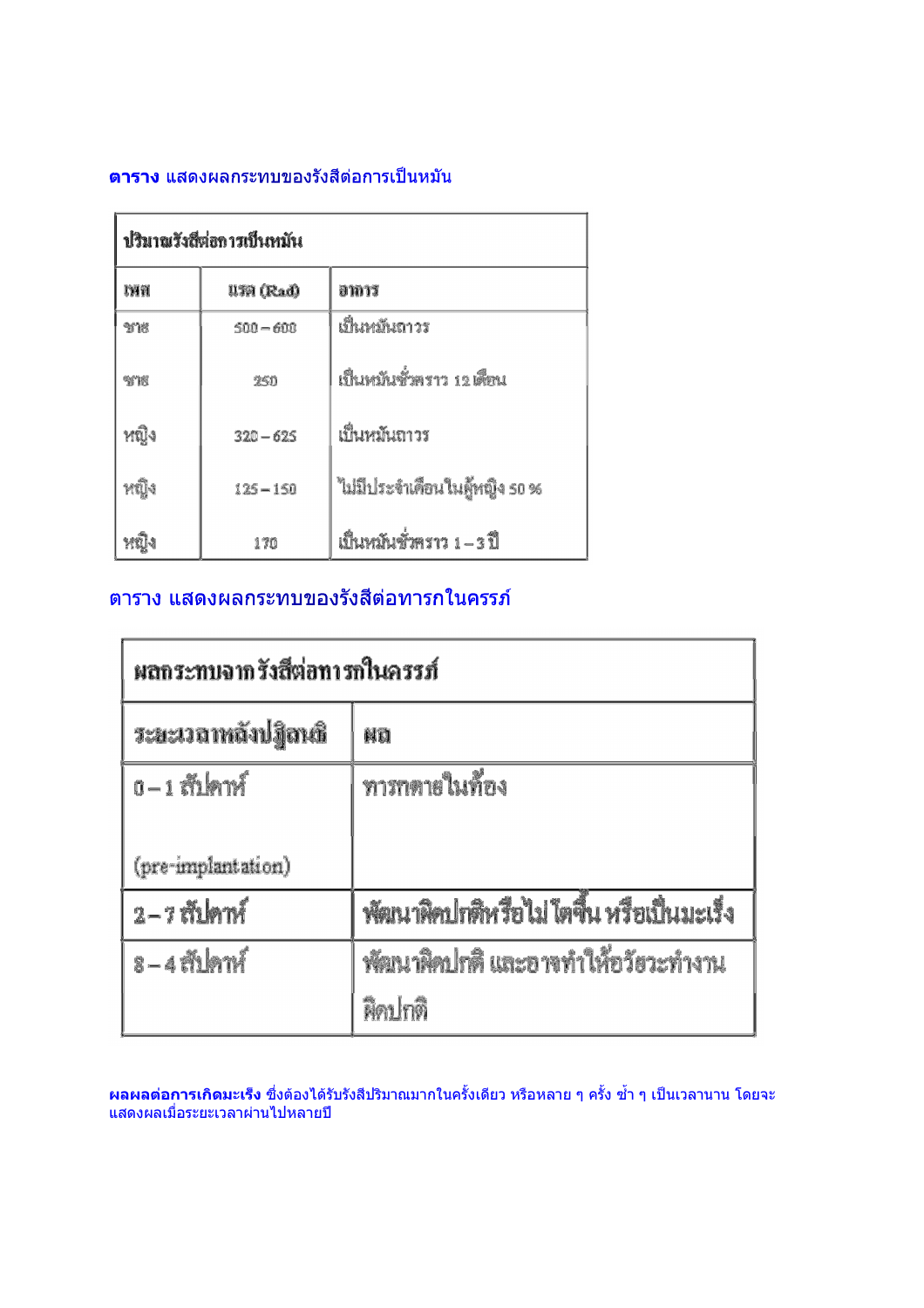<mark>ตารางแสดงผลกระทบจากรังสีต่อร่างกาย</mark> โดย International Commission on Radiological Protection (ICRP)<br>ซึ่งเป็นองค์การสากลในการป้องกันอันตรายจากรังสี ได้รวบรวมผลกระทบจากรังสีต่อร่างกายไว้ดังนี้

| ปริมาณวังสื<br>( มิลสิซีเวิร์ต ) | อาการ                                                           |
|----------------------------------|-----------------------------------------------------------------|
|                                  | เกณฑ์สูงสุดที่อนุญาตให้สาธารณชนได้รับใน 1 ปี ( เป็น ปริมาณ      |
|                                  | รังสีที่มากที่สุด ที่คาดว่าจะไม่ทำให้เกิดอันตราย                |
|                                  | (Maximum permissible dose: MPD)                                 |
| 20                               | ์<br>เกณฑ์สูงสุดที่อนุญาตให้ผู้ปฏิบัติงานทางรังสีใต้รับใน 1 ปี  |
| 250                              | ไม่ปรากฏอาการผิดปกติใดๆทั้งระยะสั้นและระยะยาว                   |
| 500                              | เม็ดเลือดขาวลดลงเล็กน้อย                                        |
| 1,000                            | มือาการคลื่นเหือน และฮ่อนเหลีย เม็คเลือคขาวลคลง                 |
| 3,000                            | ช่อนเพล็ย อาเรียน ท้องเสีย เม็คเลือดซาวลดลง ผมร่วง เบื่ออาหาร   |
|                                  | ชีค คอแห้ง มิได้ อาจเสียชีวิตภายใน 3-6 สัปคาห์                  |
| 6,000                            | ฮ่อนเหลีย อาเจียน ที่องเสียภายใน 1-2 ชั่ว โมง เม็คเสื้อคๆาวลคลง |
|                                  | อย่างรวดเร็ว ผมร่วง มีไข้ อักเสบในปากและลำคออย่างรุนแรง มี      |
|                                  | เลือดออก มีโอกาสเสียชีวิต so % ภายใน 2-6 สัปดาห์                |
| 10,000                           | มีอาการเหมือนจ้างคืน เสียชีวิตภายใน 2 สัปดาห์                   |

ี <mark>ตาราง</mark> แสดง ปริมาณรังสีที่จำกัดให้ประชาชนทั่วไปและผู้ปฏิบัติงานทางรังสีได้รับ ต่อปีตามเกณฑ์ ของ ICRP

<mark>หมายเหตุ</mark> มิลลิซีเวิร์ตเป็นหน่วยวัดปริมาณรังสีที่ร่างกายได้รับ และโดยปกติใน 1 ปี แต่ละคนจะได้รับรังสีจากธรรมชาติ ้<br>ประมาณ 2.23 มิลลิซีเวิร์ต ดังนี้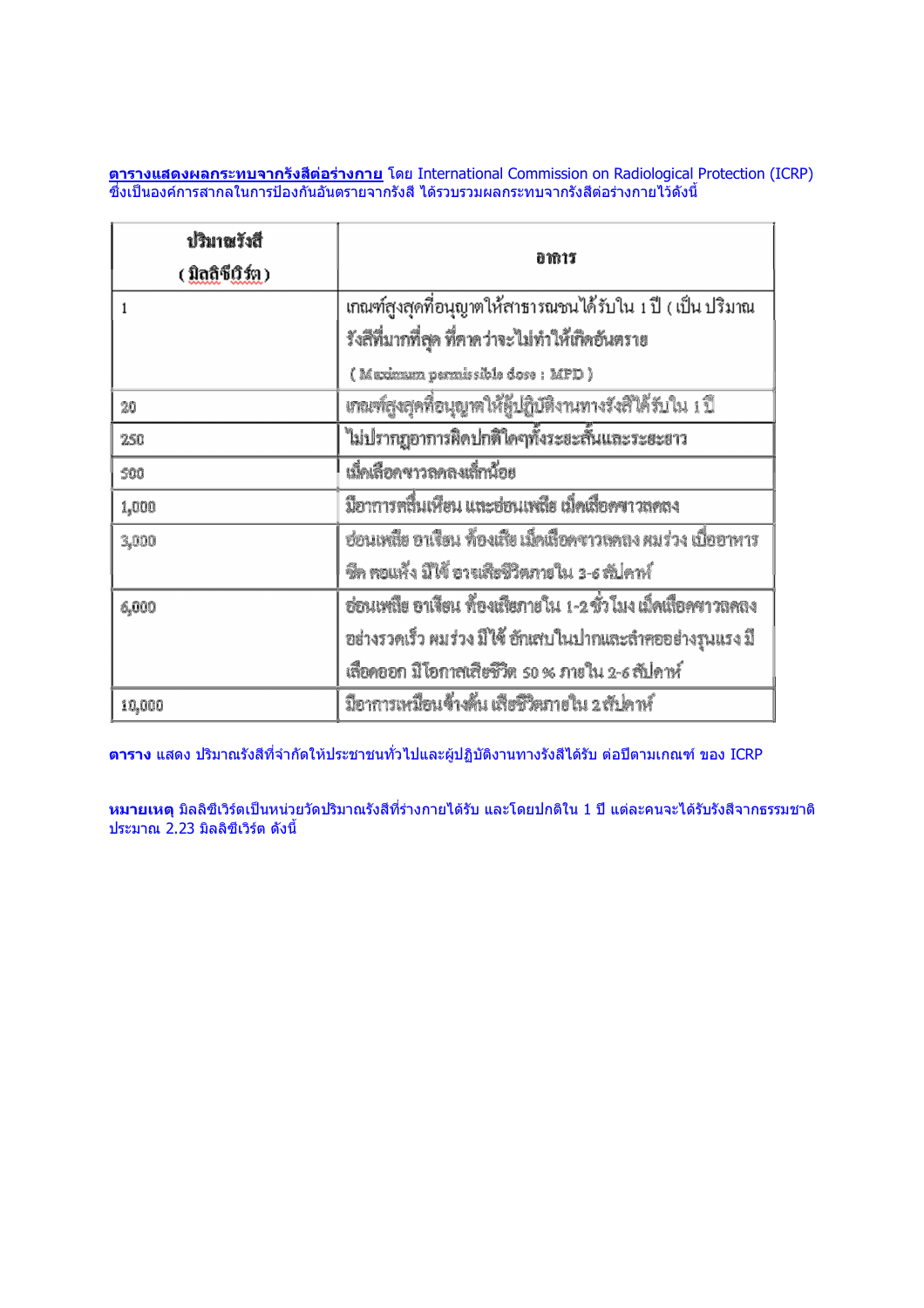| ที่มพองรังสี        | มิลสิตี้วิวัต |
|---------------------|---------------|
| รังสีคอลนิก         | 0.3           |
| พี้เดิน             | 0.4           |
| บ้านเงื่อน          | 1.2           |
| อาหารและเครื่องคืม  | 0.2           |
| เยการเข้ากงการแพทย์ | 0.1           |
| ฝุ่นกัมมันตรังสื    | 0.01          |
| เครื่องใช้ในบ้าน    | 0.01          |
| จีนเครื่องบิน       | 0.01          |
| รวม                 | 2.23          |

#### การป้องกันอันตรายจากรังสื

สำหรับผ้ปฏิบัติงานทางรังสี ควรปฏิบัติดังนี้

1. ใช้เวลาปภิบัติงานให้สั้นที่สด เนื่องจากปริมาณรังสีที่ได้รับนั้นจะขึ้นกับเวลาของการได้รับรังสี และควรหลีกเลี่ยง การได้รับรังสีโดยไม่จำเป็น

2. รักษาระยะทางให้ห่างจากต้นกำเนิดรังสีให้มากที่สุด การอยู่ห่างเท่ากับเป็นการอาศัยอากาศ เป็นกำแพงกำบังรังสี ี่ได้ ถ้าอย่ที่ห่างจากเดิม 2 เท่า ปริมาณรังสีจะลดลงเหลือ 1 ใน 4

3. จัดให้มีเครื่องกำบังรังสี ให้เหมาะสมตามคณสมบัติของรังสีแต่ละชนิด ได้แก่

- รังสีแอลฟ่าสามารถกั้นได้ด้วยแผ่นกระดาษแข็ง
- รังสีเบต้าสามารถกั้นใด้ด้วยวัสดุที่มีเลขมวลต่ำ เช่น แผ่นพลาสติกหนาๆ
- รังสีแกมม่าหรือรังสีเอกซ์สามารถกั้นได้ด้วยวัสดที่มีเลขมวลสง เช่น ตะกั่ว , เหล็ก
- รังสีนิวตรอน สามารถกั้นได้ด้วย คอนกรีต , ขี้ผึ้ง หรือพาราฟิน

4. การจำกัดขอบเขตของลำรังสีจะมีประโยชน์มากในการป้องกันการได้รับรังสีมากเกินความจำเป็น นั้นคือการเปิด ึขนาดของขอบเขตของลำรังสีตามขนาดของอวัยวะที่ต้องการตรวจ ที่ทำให้ได้รับรังสีน้อยที่สุดและภาพออกมากชัดเจน ี 5.ขณะถ่ายภาพรังสี เจ้าหน้าที่จะต้องมีฉากกั้นรังสีทกครั้ง และไม่ยื่นส่วนใดออกมานอกฉาก โดยไม่จำเป็น

6. ถ้ามีความจำเป็นต้องจับตัวผัป่วยขณะถ่ายภาพรังสี ควรให้ฌาติหรือผู้อื่นที่ไม่ได้ปฏิบัติงานเกี่ยวกับรังสีเป็นผู้จับ ู้และต้องสวมเสื้อและใส่ถงมือกั้นรังสีทกครั้ง

7. สภาพเครื่องมือ เครื่องใช้เกี่ยวกับรังสี ต้องได้รับการดแลอย่างสม่ำเสมอให้อย่ในสภาพที่ปลอดภัยและใช้งานได้ ตลอดเวลา

8. ควรดิดเครื่องมือวัดรังสีไว้ดิดตัวตลอดเวลาขณะปฏิบัติงาน เพื่อตรวจสอบปริมาณ รังสีที่เราได้รับ

่ 9. ผัปฏิบัติงานทางรังสีควรระมัดระวังการปนเปื้อนของสารกัมมันตรังสี เข้าส่ร่างกายไม่ว่าจะเป็นทางการหายใจ การ ึกิน หรือการสัมผัสทางผิวหนังหรือแผล

10. สารกัมมันตรังสีควรมีป่ายบอกชัดเจน ทั้งในเรื่องของ ชนิด ประเภท วันที่ ความแรงของสารกัมมันตรังสี

#### สำหรับประชาชนทั่วไป

1. ไม่ควรเข้าใกล้บริเวณที่มีสารกัมมันตรังสี หรือในบริเวณที่มีการปฏิบัติงานทางรังสี ซึ่งโดยทั่วไปจะมีป้ายเตือนเป็น รปใบพัดสามแฉกติดอย่

่ 2. สตรีมีครรภ์ ควรหลีกเลี่ยงการตรวจหรือการรักษาที่ต้องใช้รังสี แต่หากมีความจำเป็น ควรปรึกษาแพทย์และปฏิบัติ ตาบดำแบะบำอย่างเคร่งครัด